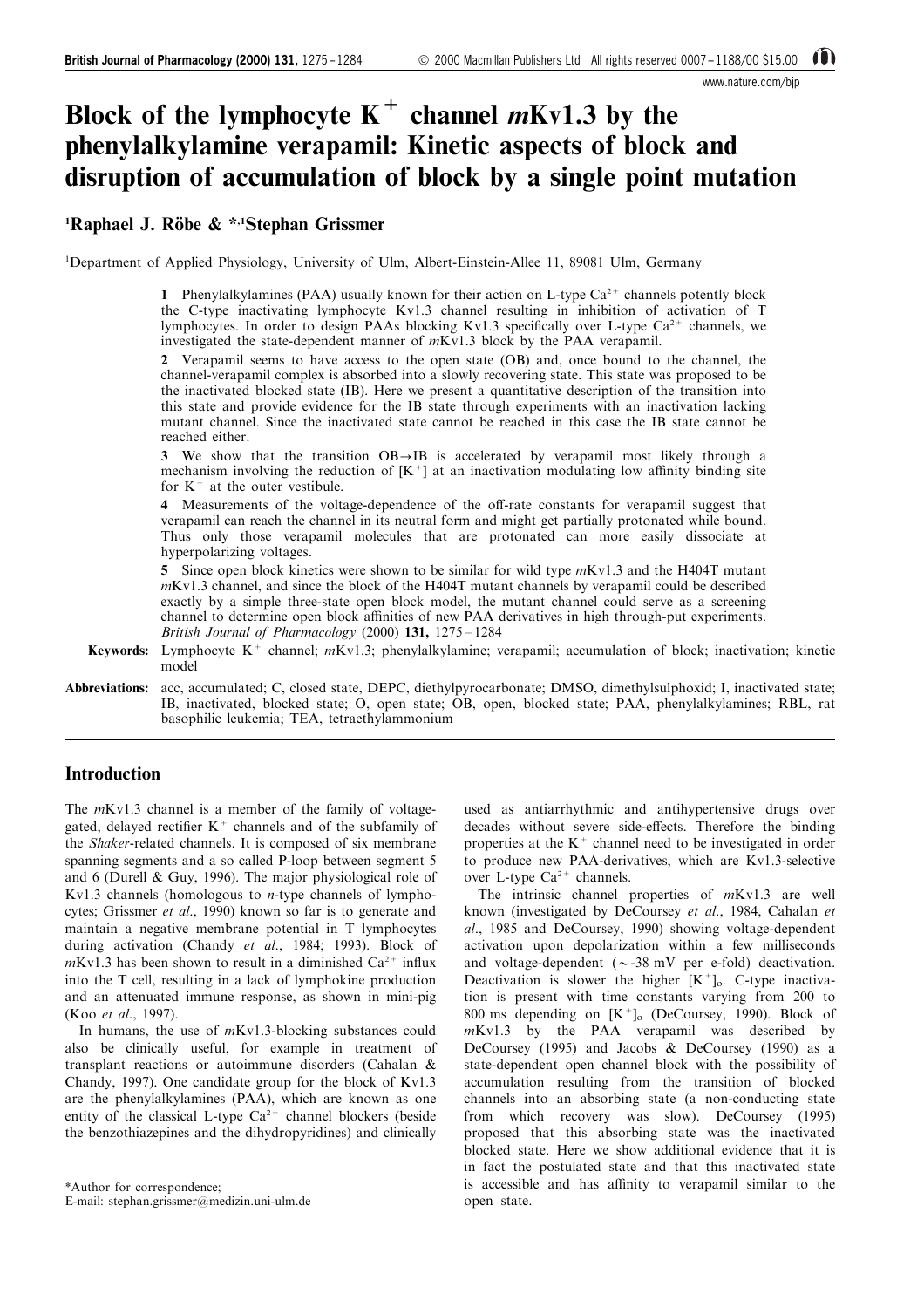In comparison, for the block of L-type  $Ca^{2+}$  channels by PAA some more mechanistic approaches had restricted the PAA binding site to the fourth domain of the  $\alpha_1$ -subunit via photoaffinity-labelling (Striessnig et al., 1990). The D888 binding site, the so-called high affinity binding site, could be localized to IV S6 (Y1463, A1467, I1470), III S6 (Y1152) and to two negatively charged amino acids in the P-loops of segments III and IV (E1118, E1419) via single amino acid mutation (Hockerman et al., 1995; 1997). Another approach, to gain kinetic insight, was to simulate PAA-block with wild type and mutant L-type  $Ca^{2+}$  channels by different models. Johnson et al. (1996) proposed a model with weak block of closed channels and similar affinities for activated and inactivated states. Also Hering et al. (1997) pointed out the importance of the inactivation for PAA-block of L-type channels reaching a `deep' inactivated channel conformation responsible for accumulation of block.

In mKv1.3 channels, however, the role of inactivation in the accumulation of verapamil block was unclear (compare DeCoursey, 1995 vs Rauer & Grissmer, 1999). Here we show results and propose a kinetic model, where inactivation is essential in accumulation of verapamil-block and we describe a mutant mKv1.3 channel, which does not inactivate and also can not accumulate block. Therefore, we could explain the different blocking behaviors of wild type and mutant channels with differences in their intrinsic inactivation properties. This mutant channel could now be used to simplify measurements of block rates by PAAs on  $mKv1.3$ and would therefore make screening experiments with new PAA derivatives possible. In addition, experiments with double mutants  $(H404T+XnnnY)$  could now be envisioned trying to identify the verapamil binding site at the channel.

Some of the results have been reported in preliminary communications (Röbe & Grissmer, 1999; 2000).

# Methods

### Cells

The experiments were performed with single cells (cell line: rat basophilic leucemia, RBL; Eccleston et al., 1973). Cells were obtained from the American Type Culture Collection (Rockville, M.D., U.S.A.). The cells were maintained in a culture medium of MEM supplemented with 1 mM Lglutamin and 10% heat-inactivated foetal calf serum in a humidified, 5%  $CO<sub>2</sub>$ , incubator at 37°C. Cells were plated to grow non-confluently onto glass one or two days prior to use for injection and electrophysiological experiments.

### Solutions

Cells were bathed during the experiments in either mammalian Na<sup>+</sup>-Ringer's solution (in text: high  $[Na<sup>+</sup>]<sub>o</sub>$ ), containing in mM: NaCl 160; KCl 4.5; CaCl<sub>2</sub> 2; MgCl<sub>2</sub> 1; HEPES 5; NaOH ad pH 7.4 with an osmolarity of  $290 - 320$  mOsm, or in  $K^+$ -Ringer's solution (in text: high  $[K^+]_0$ ), containing in mM: KCl 164.5; CaCl<sub>2</sub> 2; MgCl<sub>2</sub> 1; HEPES 5; KOH ad pH 7.4 with the same osmolarity. The temperature of the solutions during the experiments was  $21-25$ °C. A simple syringe-driven perfusion system was used to exchange the bath solutions in the recording chamber. For one experiment a fast change in the local verapamil-concentration was necessary, therefore a pico-spritzer system was used (Picospritzer II, General valve, New Jersey, U.S.A.). This system was evaluated by blowing a high  $[K^+]_0$  containing pipette solution onto the cell while the cells was bathed in high  $[Na^+]$ <sub>o</sub> (holding potential  $-20$  mV). The amount of change in local  $[K^+]_0$  could be estimated by the shift in reversal potential. As the direction of  $K^+$  current went from outward to inward, we were sure that the reversal potential was more positive than  $-20$  mV, indicating a rather complete exchange of local bath, which was obtained within 80 ms.

The internal pipette solution for whole cell recording was in mM: KF 155, MgCl<sub>2</sub> 2, HEPES 10, EGTA 10, KOH ad pH 7.2 with an osmolarity of  $290 - 320$  mOsm.

## Chemicals

The phenylalkylamine verapamil was purchased from Sigma-Aldrich Chemie (Deisenhofen, Germany) as the racemate + verapamil hydrochloride, dissolved in DMSO (dimethylsulphoxid; FLUKA Chemie AG, Buchs, Germany) as a stock solution, from which the final solutions were diluted in order to keep the final bath solution at a DMSO concentration of  $< 0.1\%$ . The stock solution was kept light protected at 4°C.

## Electrophysiology

All experiments were performed in the whole-cell mode of the patch clamp technique as described earlier (Hamill et al., 1981; Rauer & Grissmer, 1996; 1999). The electrodes were glass capillaries purchased from Clark Elektromedical Instruments (Reading, U.K.) which were pulled in two stages by a DMZ-Puller (Zeitz, Augsburg, Germany), coated with Sylgard (Dow Corning, Seneffe, Belgium) and fire-polished to final resistances of  $3-5$  M $\Omega$ . The membrane currents were recorded with an EPC-9 patch-clamp amplifier (HEKA elektronik, Lambrecht, Germany) interfaced to a Macintosh computer Quadra 840AV with the acquisition and analysis software Pulse and PulseFit (HEKA elektronik, Lambrecht, Germany). Capacitative and leak currents were subtracted (except if indicated otherwise in the text) using the P/8 procedure. A series resistance compensation  $(80 - 90\%)$  was employed if the current amplitude exceeded 1 nA. Holding potential was usually -80 mV (if not mentioned otherwise), depolarizing potential was to 40 mV.

### Expression

The mKv1.3 wild type gene and the mKv1.3 H404T mutant gene (a generous gift from Dr K. George Chandy, University of California, Irvine, U.S.A.), embedded in the vector pSP 64T (Krieg & Melton, 1984), were linearized with EcoRI (MBI Fermantas, St. Leon-Rot, Germany) and in-vitro transcribed with the SP6 Cap-Scribe system (Boehringer Mannheim, Germany). The cRNA could be stored up to  $6-8$ months at  $-75^{\circ}$ C in H<sub>2</sub>O-DEPC (diethylpyrocarbonate) after purification with phenol/chloroform.

### **Injection**

After diluting the cRNA  $(1-5 \mu g \mu l^{-1})$  with a fluorescent FITC  $(0.5-2\%$  FITC-Dextran in 100 mM KCl) to a concentration of 0.2–2.5  $\mu$ g  $\mu$ 1<sup>-1</sup>, the solution was injected into the RBL cells using a microinjection system (Micromanipulator 5171 and Transjector 5246 by Eppendorf, Hamburg, Germany) and the injection capillaries (Femtotips, Eppendorf, Hamburg, Germany). After a  $3-6$  h incubation, the injected cells could be identified by the FITC under fluorescent light and specific currents could be elicited.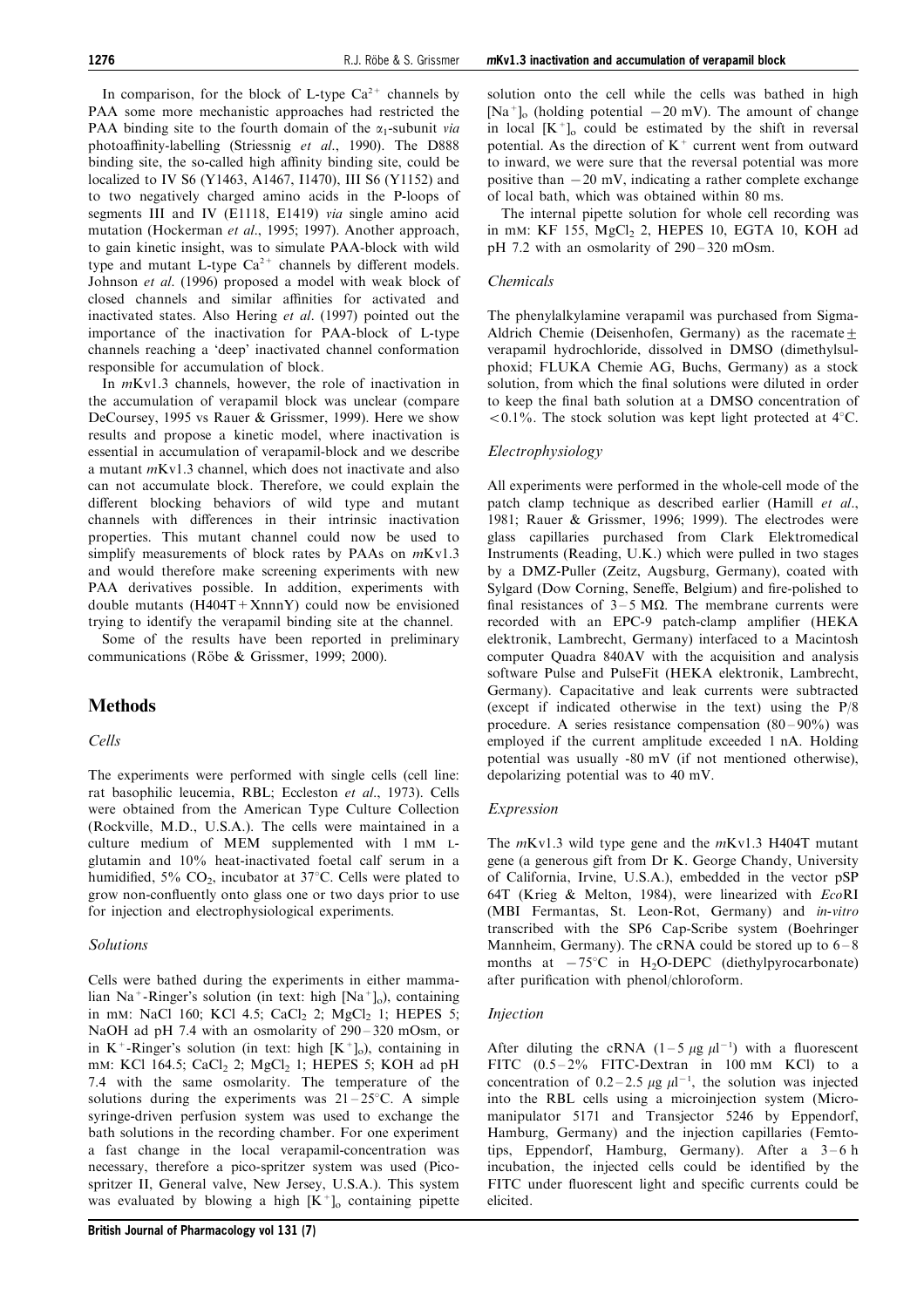#### Fits and simulation

This section refers particularly to the data presented in [Figure](#page-8-0) [6](#page-8-0) and Table 1. Inactivation time constants, current decay time constants, steady-state currents and time constants for the tail integrals were fitted by using the computer fitting routine of PulseFit and Igor (Vers. 1.27, Wave-Metrics, Lake Oswego, U.S.A.). Time constants for recovery from inactivation and recovery from block were deduced from fitting mono- or bi-exponential functions by eye. For the recovery curves the fractional recovery (fr) was used as  $fr = (I_{\text{peak 2}} - I_{\text{peak 2}})$  $I_{ss}$  2)/( $I_{peak 1}$  –  $I_{ss}$  1), where I is the current, either peak or steady-state (ss) of each pulse (Levy  $\&$  Deutsch, 1995). The fit was done according to the mono-exponential function:  $fr = 1$ - $(exp(-IPI/\tau_{rec}))$  and the bi-exponential function: fr=1- $(A_f^*exp(-IPI/\tau_{rec\ f})+A_s^*exp(-IPI/\tau_{rec\ s})),$  where IPI is the interpulse interval,  $\tau_{\text{rec s}}$  and  $\tau_{\text{rec f}}$  are the time constants of the function,  $A_f$  and  $A_s$  are the fractions of the fast and slow recovering channels, respectively  $(A_f+A_s=1)$ .

To recreate the current decay of inactivation and block and to check the predictions of the model, we simulated the channel states according to scheme I (wild type) or II (H404T mutant) shown in Figure 1, so that state O overlays the original normalized current. The transitions between the states are defined by the following differential equations:

d C/dt = 
$$
4\beta * O - \alpha * C
$$
  
d O/dt =  $\alpha * C - 4\beta * O - k' * O - h * O + l * OB + j * I$   
d I/dt =  $h * O - j * I - k' * I + l * IB$   
d OB/dt =  $k' * O - l * OB - h^* * OB + j^* * IB$   
d IB/dt =  $h^* * OB + k' * I - j^* * IB - l * IB$ 

The respective rate constants were deduced from fitting the original currents or adjusted manually during the simulation, according to the following methods: (i)  $\alpha$  was obtained during depolarization by fitting the onset of current without verapamil, regarding only the fourth constant of the Hodgkin - Huxley model  $(\alpha = 1\alpha)$ ; during repolarization  $\alpha$ was set to 0. (ii)  $4\beta$  was deduced from  $1/\tau_{tail}$  for each repolarizing voltage used, regarding only the first constant of the Hodgkin-Huxley model ( $4\beta = \beta$ ); during depolarization  $\beta$ was set to 0. (iii) k' was deduced from  $1/\tau_{\text{corr}}$ , where  $\tau_{\text{corr}}$  is the time constant of the current decay in the presence of verapamil,  $\tau_{decay}$ , corrected for the endogenous inactivation in wild type:  $\tau_{\text{corr}}=1/(1/\tau_{\text{decay}}-1/\tau_{\text{inact}})$ . From k' we also deduced k as  $k = k'$  [Ver]<sup>-1</sup>. If a significant steady-state current during depolarizations was detectable, k was corrected for the off-rate constant *l*, according to  $l=1/2$  $(R^* \tau_{\text{corr}})$ , where R is the ratio of the steady-state current in



Figure 1 Simplified scheme of Kv1.3 transitions by depolarization in the absence and presence of verapamil with (scheme I, for wild type mKv1.3 channels) and without (scheme II, for H404T mutant mKv1.3 channels) C-type inactivation.

the presence of verapamil and the peak current in the absence of verapamil. For the simulations during repolarization we assumed a voltage dependence of  $k$  of 138 mV per e-fold (DeCoursey, 1995). (iv)  $l_{(-80 \text{ to } -160 \text{ mV})}$  was deduced from the corresponding tail currents  $(l=1/\tau_{tail})$ ; because unblock is slower than deactivation, the time constant of a monoexponential fit to the tail current reflects mainly the residency time of verapamil. If unblock resulted in hooked currents, the second, declining part was used for the fit. (v)  $l_{(40 \text{ mV})}$  was manually adjusted during simulation (wild type) or deduced from the steady-state currents during depolarization (H404T mutant), according to:  $l=1/(\mathbf{R}*\tau_{\text{corr}})$ . (vi)  $K_d$  is the ratio  $l/k$ at 40 mV. (vii)  $h$  was deduced from fitting a monoexponential function  $(\tau_{\text{inact}})$  to the currents decay in wild type in the absence of verapamil and was assumed to be voltage independent (DeCoursey, 1990). In the H404T mutant channels  $h$  was set to 0 in the simulations. (viii)  $i$ was obtained from  $1/(R^* \tau_{\text{inact}})$ , where R is the ratio of the steady-state current and the peak current and  $\tau_{\text{inact}}$  is the inactivation time constant. During repolarization we deduced *j* from  $1/\tau_{\text{rec}}$ , where  $\tau_{\text{rec}}$  is the time constant of the monoexponential recovery fit. Thus, inactivation is assumed to have a mono-exponential time course with a non-inactivating fraction R. (ix)  $h^*$  was deduced in high  $[K^+]_0$  from the monoexponential fit ( $\tau_{\text{inact}}$  vera) of the decay of the tail currents' integrals in the presence of verapamil ([Figure 4\)](#page-8-0):  $h^* = 1/\tau_{\text{inact}}$ vera. In high  $[Na^+]_o$  h<sup>\*</sup> was adjusted manually during the simulation. In the H404T mutant channels  $h^*$  was set to 0 for the simulations.  $(x)$   $i^*$  resulted from the conservation of energy in the model circuit:  $j^* = (k * h^* * l * j)/(l * h * k')$  in high  $[K^+]_0$ ; in high  $[Na^+]_0 j^*$  was adjusted deviating from the maintenance of the microscopic reversibility, because we could not be sure that the recovery path is via the O-state only (Marom & Levitan, 1994).

Thus, in the simulation in high  $[K^+]_0$  the only variable during repolarization was *l*, during repolarization no variable existed, so that the model predicts the recovery from block, given by the state C. In high  $[Na^+]_0$ ,  $h^*$ , l and  $j^*$  had to be adjusted because tail currents after steady-state block could not be seen.

### **Results**

Block of wild type  $mKv1.3$  by verapamil is characterized by two distinguishable phenomena: (i) An acceleration of current decay during depolarizations probably representing statedependent block of open channels and (ii) an accumulation of block at pulse frequencies where accumulation did not result from the slow recovery from intrinsic inactivation (DeCoursey, 1995; Rauer & Grissmer, 1996). [Figure 2](#page-3-0) shows these two characteristic features of verapamil block under different conditions. In [Figure 2A](#page-8-0), a control current through mKv1.3 in the absence of verapamil in a high  $[Na<sup>+</sup>]_{o}$  containing solution is shown with its typical C-type inactivation  $(\tau_{\text{inact}}=220\pm91 \text{ ms}; n=42)$ . When verapamil was added to the bath solution, current decay was accelerated without an effect on the activation time course. Peak current was smaller in the presence of verapamil and the following pulses elicited currents with similar accelerated decays but further reductions of peak currents, which decreased from pulse to pulse until the peak current was reduced to about a third of the control peak current. The time course of the peak current reduction following each pulse can be seen in [Figure 2B.](#page-8-0) Using high  $[K^+]_0$  as the bathing solution differences in the verapamil block characteristics can be observed compared to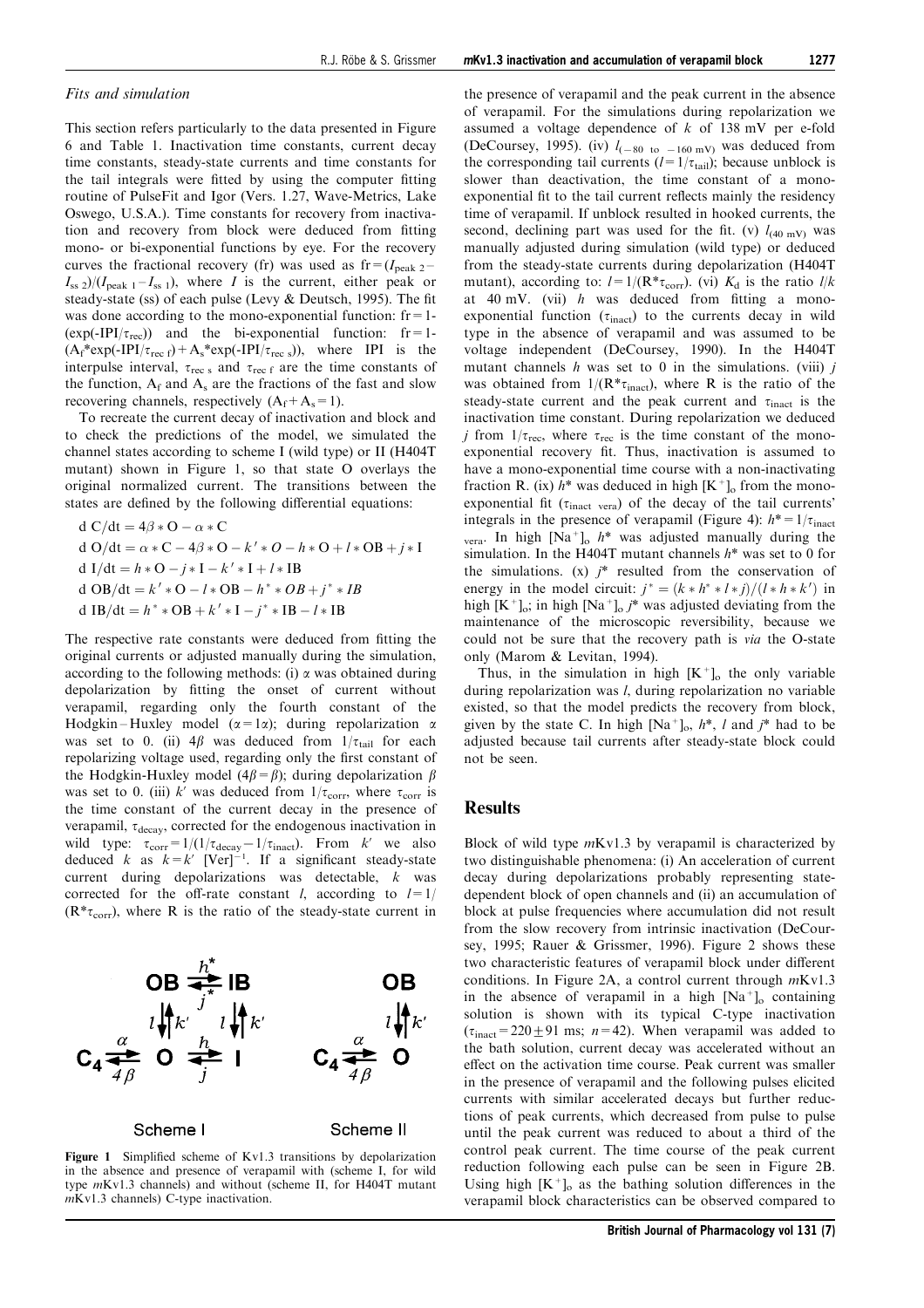<span id="page-3-0"></span>

Figure 2 Basic properties of verapamil to block current through wild type and mutant H404T  $mKv1.3$ . Currents were elicited with depolarizations to 40 mV from a holding potential of  $-80$  mV in the absence (control) and presence of 20  $\mu$ M verapamil in the bath solution which was either high [Na<sup>+</sup>]<sub>o</sub> (A, B) or high [K<sup>+</sup>]<sub>o</sub> (C-F). '1st' is the `acc' indicates the current after accumulation of block. The interpulse-interval was 30 s. The peak currents shown in A, C and E were normalized and plotted against the time during the experiment in B, D and F, respectively.

when using high  $[Na<sup>+</sup>]_{o}$  ([Figure 2C](#page-8-0)). Inactivation of the control current in high  $[K^+]_o$  without verapamil was slower  $(\tau_{\text{inact}}=620\pm250 \text{ ms}; n=12)$  compared to when measured in high [Na<sup>+</sup>]<sub>o</sub>. If verapamil was added, the peak current of the first pulse was smaller, similar to the measurements in high  $[Na^+]$ <sub>o</sub>, and current decay was accelerated, too. Accumulation of block, seen in the reduction of peak currents during repetitive depolarizations, however, was less pronounced than in high  $[Na^+]_o$  (see [Figure 2D](#page-8-0)).

To see if there is a link between inactivation, recovery from inactivation and accumulation of verapamil block we tested verapamil on the H404T mutant Kv1.3 channel. The inactivation of this mutant was very slow compared to wild type ( $\tau_{\text{inact}}$  several seconds in high  $[K^+]_0$ ), not complete and connected to a fast recovery from inactivation. The time constant for recovery from block was less than 1 s for this mutant channel compared to 78 s or 15 s for the wild type in high  $[Na^+]_o$  or high  $[K^+]_o$ , respectively. The current decay of the H404T mutant channel during depolarization in the presence of verapamil, shown in [Figure 2E](#page-8-0), was qualitatively similar to wild type; however, steady-state currents at the end of the depolarization were clearly detectable. The steady-state currents were smaller the higher the verapamil concentration. In addition, in the H404T mutant no further reduction of peak currents beyond the first pulse after verapamil wash-in was observed (see [Figure 2F](#page-8-0)). We assume that the peak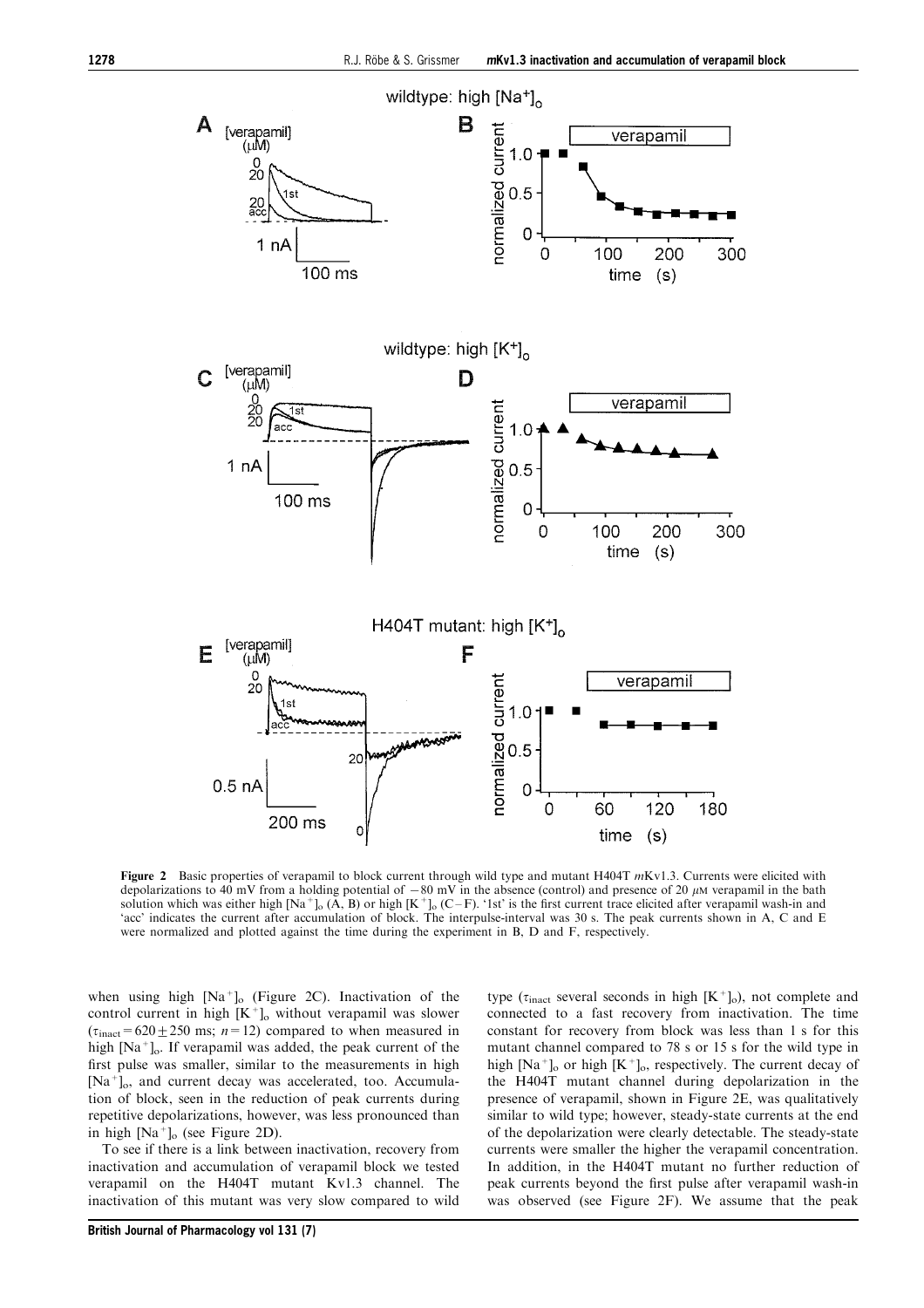current reduction of the first current trace after verapamil application was caused by open channel block, i.e. development of open channel block before not all channels have opened (analogous to wild type). After that, no accumulation of block occurred in the H404T mutant channel, even if we increased the pulse rate from  $2 \text{ min}^{-1}$ , as used for the accumulation of block in wild type and in [Figure 2B,D,F](#page-8-0), to  $30 \text{ min}^{-1}$  (data not shown).

The results presented in [Figure 2](#page-8-0) suggest that accumulation of block might only be possible if channels show accumulation of inactivation.

### The absorbing state

To quantify the transition from the open-blocked state (OB; see [Figure 1](#page-8-0), scheme I) into the absorbing state (IB), a

transition that is electrically silent, we measured tail currents in response to different durations of the depolarizing pulse. Figure 3A,C and E show superimposed tail currents elicited by depolarizing test pulses with varying durations for the wild type under control (high  $[K^+]_0$ ) conditions ([Figure 3A\)](#page-8-0) and with verapamil [\(Figure 3C\)](#page-8-0), and for the mutant H404T under similar (high  $[K^+]_0$ ) conditions with verapamil ([Figure](#page-8-0) [3E](#page-8-0)). For the wild type, test pulses longer than 40 ms decreased the peak current amplitude of the tail current the longer the duration of the test pulse [\(Figure 3A,C](#page-8-0)). The resulting tail current integrals are plotted against the pulse duration in [Figure 3B,D and F](#page-8-0), respectively. We used the integral to determine those channels that were in states OB and O, while IB-channels might recover too slowly to carry significant current during these measurements. The decrease of the peak current amplitude of the tail currents and the



Figure 3 Inactivation of blocked channels. Tail currents in high  $[K^+]_0$  were elicited by a pulse to  $-80$  mV after variable durations of depolarization to 40 mV in the absence (A) and presence of 50  $\mu$ M verapamil (C). In B and D the corresponding integrals of the tail currents (measured in picoCoulomb) were plotted against the duration of the depolarizing pulse and a mono-exponential function was fitted to the data for depolarizations longer than 40 ms. E, tail currents elicited in the H404T mutant in high  $[K^+]_0$ and 50  $\mu$ M verapamil were independent of the applied duration of depolarization, here 200 and 1250 ms, respectively. In F the corresponding integrals of those and similar tail currents shown in E were plotted against the duration of the depolarizing pulse. The dotted line is drawn for clarity at a constant integral of  $-520$  pCb.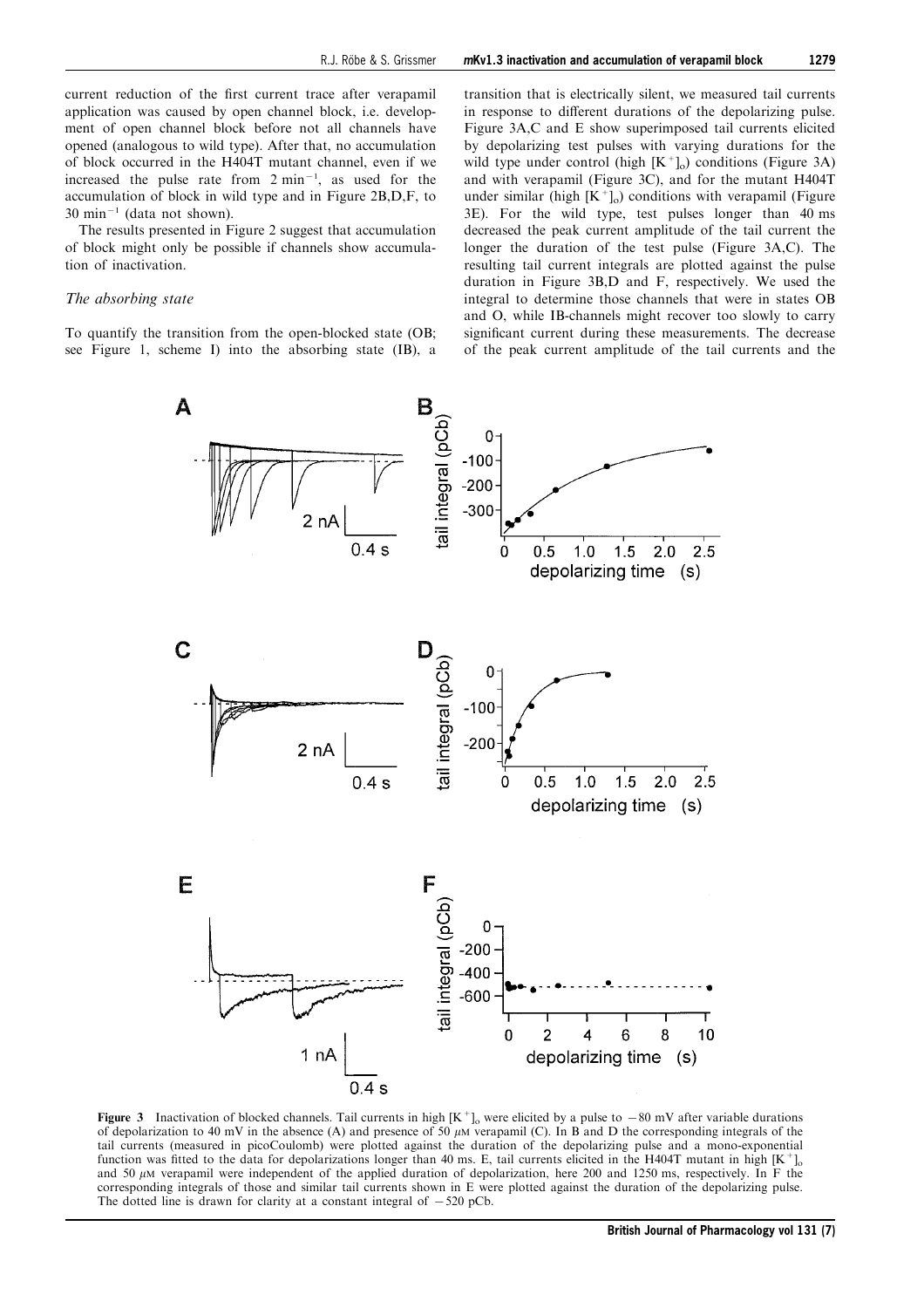decrease of the tail current integrals with depolarizations longer than 40 ms, in the presence and absence of verapamil, could be fitted with mono-exponential functions. Under control conditions ([Figure 3A](#page-8-0)) the time constant of this decrease in the tail current integral was  $760 \pm 91$  ms (n=8). This value was not significantly different from the monoexponential inactivation time course obtained by a fit to the current decay during depolarization in high  $[K^+]_0$  $\tau_{\text{inact}}$ =620 ± 250 ms (n=12). In the presence of 50  $\mu$ M verapamil the time constant of the decrease of the tail current integrals was significantly  $(P=0.005)$  smaller  $(230+91 \text{ ms}; n=8; \text{ Figure } 3D)$  than under control conditions consistent with the hypothesis that verapamil binding accelerates channel inactivation. An alternative interpretation, however, involving a more indirect effect of verapamil on channel inactivation will be presented in the discussion. In addition to the faster time constant of the decrease of the tail current integrals in verapamil compared to control measurements without verapamil it is apparent that there is a difference between the maximum – integral of the tail currents with and without verapamil (compare [Figure 3B and D\)](#page-8-0). This difference of about  $100$  pC, however, may result from the transition of blocked channels into the absorbing (inactivated) state starting at a time when not all the channels have been blocked yet.

In contrast to wild type, the tail currents of the mutant H404T channels were independent of the duration of the depolarizing pulse [\(Figure 3E and F](#page-8-0)). Therefore, no transition from the open-blocked state (OB) into an absorbing (inactivated) state (IB) seemed to happen in the mutant channel according to the simplified scheme II ([Figure](#page-8-0) [1](#page-8-0)), where neither an intrinsic inactivated (I) nor a blockedinactivated (IB) state exists.

In conclusion, the inactivated-blocked state (IB) seems to be responsible for the accumulation of the verapamil block in the wild type mKv1.3 and this state can be reached from the open-blocked state (OB). The following experiment should demonstrate that the transition  $O \rightarrow I \rightarrow IB$  is also possible. Since both states, either I or IB are electrically silent, only an indirect test could be performed to estimate this transition (Figure 4). The experiment had three settings, at all times the cells were depolarized for 2.5 s at 40 mV to inactivate all channels. The cells were then repolarized to  $-80$  mV for 20 s and finally depolarized again for 50 ms to 40 mV again to elicit the test current. If high  $[Na^+]_o$  without verapamil was the bathing solution, over 75% of the channels recovered from the 2.5 s depolarizing pulse to 40 ms after the 20 s as can be seen in [Figure 4B](#page-8-0) by the ratio of peak current amplitudes elicited with the 50 ms pulse in comparison to the peak current amplitude elicited with the 2.5 s depolarization to 40 mV ([Figure 4E](#page-8-0), upper bars). If high  $[Na^+]_o$  with 50  $\mu$ M verapamil was the bathing solution during both depolariza-tions ([Figure 4D](#page-8-0)), only  $23 \pm 4.4\%$  ( $n=7$ ) did recover ([Figure](#page-8-0) [4E](#page-8-0), lower bars). To test the affinity of verapamil only for the inactivated channels, verapamil was applied after the first 2 s of the 2.5 s depolarizing pulse, i.e. at a time where most of the channels should be in the inactivated state. This manoeuver, shown in [Figure 4C](#page-8-0), resulted in a fraction of channels that were available for opening after 20 s ([Figure](#page-8-0) [4E](#page-8-0), middle bar) of  $32+7.8\%$  ( $n=3$ ). This fraction was not significantly different ( $P=0.5$ ) from the fraction obtained if verapamil was present throughout the 2.5 s depolarizing pulse. Therefore we conclude that it is not necessary for verapamil binding to go through the open (O) and then openblocked (OB) state to reach the inactivated-blocked (IB) state. This also suggests that the inactivated channel provides



Figure 4 Affinity of verapamil to inactivated channels. (A) To test access and affinity of the inactivated channels to verapamil, the indicated pulse protocol was applied while the channels were bathed in high  $[\text{Na}^+]_o$  either with or without verapamil. In one experimental setting, after 2 s of depolarization, when most of the channels were inactivated, the local verapamil concentration was increased using a picospritzer-system (pipette solution: high  $[Na^+]$ <sub>o</sub> containing 50  $\mu$ M verapamil).  $(B - D)$  Original current traces elicited with the pulse and solution change setting shown and described in A. (E) The recovery of inactivated or inactivated-block channels after 20 s ( $FR<sub>20 s</sub>$ ) was measured as the ratio of the peak current amplitudes elicited during the two depolarizations 20 s apart.

access to the binding site and has an affinity for verapamil similar to the open channel conformation.

#### Voltage dependence of block

Although onset of verapamil block is described to be voltage independent (Catacuzzeno et al., 1999) or only weakly dependent on the depolarizing voltage (DeCoursey, 1995: 138 mV per e-fold), we found a steep voltage dependence of unblock. Off-rate constants for different repolarization potentials were determined from those and similar tail currents of wild type channels as shown in [Figure 5A](#page-6-0) and plotted as a function of the repolarization potential ([Figure](#page-8-0) [5B](#page-8-0)). It is obvious from [Figure 5B](#page-8-0) that the off-rate constant for verapamil to leave its binding site is strongly voltage dependent at voltages more negative than  $-60$  mV. The dotted line in [Figure 5B](#page-8-0) represents a mono-exponential fit to the data with  $-36$  mV per e-fold for the wild type  $mKv1.3$ channel (in the H404T mutant channels a voltage dependence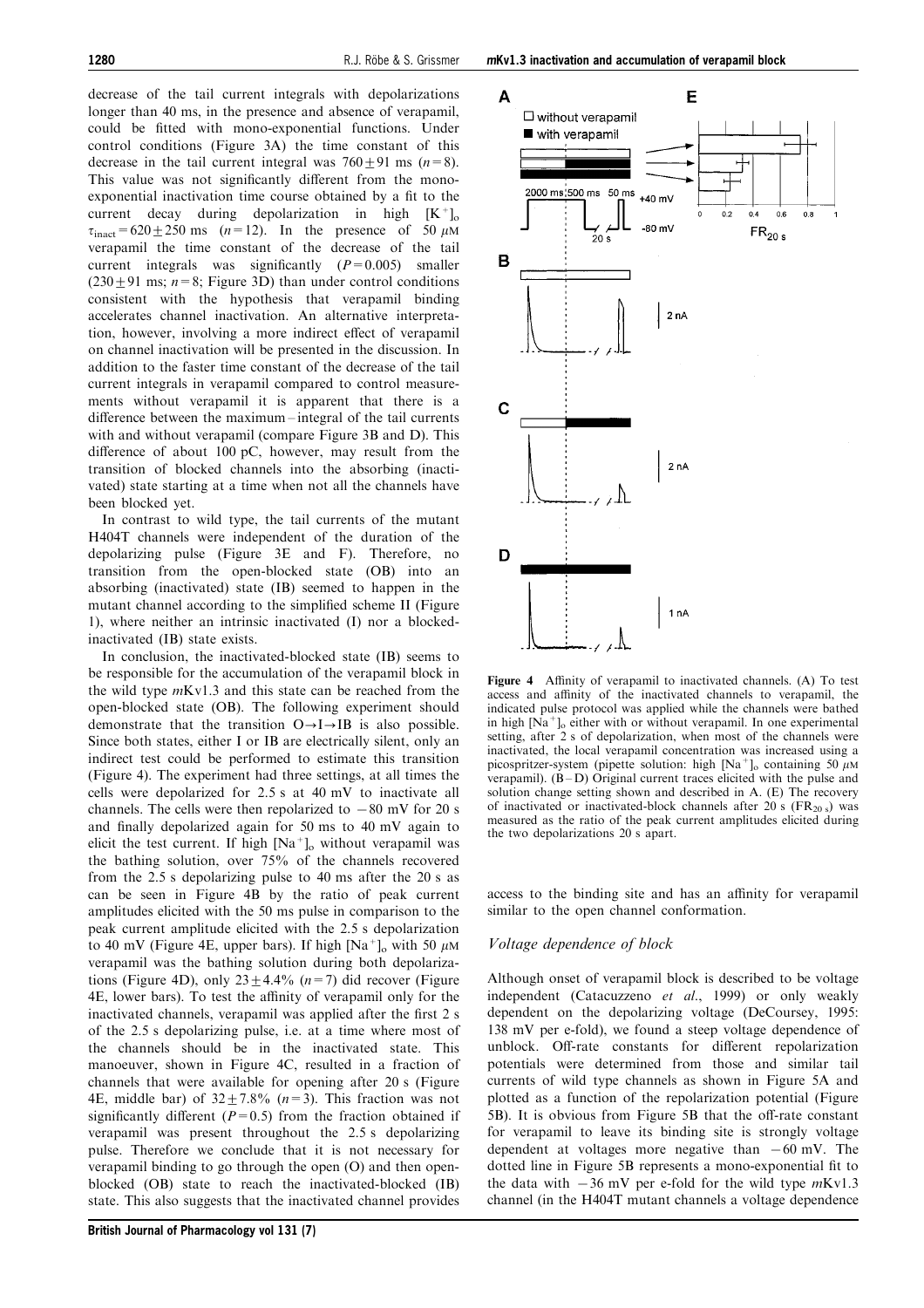<span id="page-6-0"></span>of  $-37$  mV per e-fold resulted). An extrapolation to 40 mV, the used depolarization potential, gives  $l \sim 0.3$  s<sup>-1</sup> for wild type and is not in agreement with the data expected from the simulations (see Table 1, [Figure 5B](#page-8-0): point at 40 mV). A better fit resulted from the assumption of an additional, voltage-independent fraction, according to:  $l(V) = N + P*exp(-P)$  $V/27$  mV), where V is the repolarization potential in (mV), N represents the product of the off-rate constant  $l$  of the unprotonated verapamil and the fraction of unprotonated verapamil; P represents the product of the off-rate constant  $l$ at  $V=0$  mV and the fraction of protonated verapamil.

#### Current simulation

To recreate the current decay during development of block and to obtain the time courses of the other states, we performed a simulation based on the scheme I and II ([Figure](#page-8-0)

[1](#page-8-0)) for wild type and the H404T mutant channels, respectively. [Figure 6](#page-7-0) shows the result of such a simulation. It shows in A the probabilities of the states of wild type channels, determined using scheme I ([Figure 1](#page-8-0)). One can see that during the development of verapamil block at 40 mV in high  $[Na^+]$ <sub>o</sub> most channels go into the open-blocked state (OB) after opening. After that the transition into the slowly recovering inactivated and blocked state happens  $(OB\rightarrow IB)$ , where over 90% of the channels will be at the end of the 400 ms pulse. Therefore, recovery from block in high  $[Na^+]_0$ is slow and mono-exponential (data not shown,  $\tau \sim 78$  s).

In high  $[K^+]_0$  ([Figure 6B](#page-8-0)), transition of OB-channels into IB is slower compared to the transition in high  $[Na^+]_0$  and less complete. Recovery from block is therefore bi-exponential with a fast recovery time course representing recovery of OB channels ( $\tau \sim 100$  ms), and a slow time course representing recovery of IB-channels ( $\tau \sim 15$  s; data not shown). The



Figure 5 Voltage dependence of unblock. (A) At hyperpolarizing voltages the hooks got more pointed as the result of the voltage dependence of deactivation and off-rate constant  $l$ . To quantify  $l$  at different repolarization-potentials, we used the pulse protocol, given in the figure (100 ms depolarization at 40 mV), and fitted mono-exponential functions to the rising part of the tail currents. In C, l is plotted against the repolarizing potential on a semilogarithmic scale (means  $\pm$  s.d.,  $n=5$ ). The mono-exponential fit (dotted line, only taking into account the negative potentials) is extrapolated to the depolarizing potential 40 mV, resulting in  $l \sim 0.3$  s<sup>-1</sup>. A better match, especially for the off-rate constants calculated for V=40 mV, comes from the assumption of a fit, that consists of the sum of a mono-exponential function and a constant value:  $l(V) = N + P^*exp(-V/27 \text{ mV})$ , with is the repolarization potential in (mV). N represents the product of the off-rate constant  $l$  of the unprotonated verapamil and the fraction of unprotonated verapamil. P represents the product of the off-rate constant l at  $V=0$  mV and the fraction of protonated verapamil.

Table 1 Summary of verapamil block constants deduced from the currents and the simulations as given in Methods

|                                          | wild type mKv1.3                          |                               | $H404T$ mutant mKv1.3                     |                                           |
|------------------------------------------|-------------------------------------------|-------------------------------|-------------------------------------------|-------------------------------------------|
|                                          | high $[Na^+]_o$                           | high $\left[K^{+}\right]_{o}$ | high $[Na^+]_o$                           | high $\left[K^+\right]_o$                 |
| $k$ (mol <sup>-1</sup> s <sup>-1</sup> ) | $2.5 \pm 0.93$ * 10 <sup>6</sup> (n = 13) | $1.7 \pm 0.65 * 10^6$ (n = 8) | $1.8 \pm 0.47$ * 10 <sup>6</sup> (n = 15) | $1.5 \pm 0.27$ * 10 <sup>6</sup> (n = 10) |
| $l_{(-80 \text{ mV})} (\text{s}^{-1})$   | n.d.                                      | $7.5 \pm 1.1$ (n = 5)         | n.d.                                      | $7.2 + 2.1$ $(n=3)$                       |
| $l_{(40 \text{ mV})}$ (s <sup>-1</sup> ) | $7.1 \pm 2.0$ (n = 10)                    | $8.2 \pm 1.4$ $(n=9)$         | $4.2 \pm 2.0$ (n = 15)                    | $6.5 \pm 1.6$ (n = 10)                    |
| $K_{d}$ ( $\mu$ M)                       | 2.8                                       | 4.8                           |                                           | 4.3                                       |
| $\tau_{\text{inact}}$ (ms)               | $220+91(n=42)$                            | $620+250 (n=12)$              | >1000                                     | >1000                                     |
| $\tau_{\text{inact}}$ vera (ms)          | $\sim$ 30 $\pm$ 14 (n = 10)               | $230+91(n=8)$                 | n.d.                                      | >1000                                     |
| $\tau_{\text{rec inact (-80 mV) (S)}}$   | $15+4.9$ $(n=18)$                         | $10+3.1$ $(n=6)$              | $\lt$ 1                                   | < 1                                       |
| $\tau_{\text{rec block (-80 mV) (S)}}$   | $78 \pm 16$ (n = 7)                       | $15 \pm 3.3$ $(n=5)$          | $1.1 \pm 0.47$ (n = 3)                    | $0.34 + 0.085$ $(n=5)$                    |

Values are given as mean $\pm$ s.d. (n=number of experiments); abbreviations and derivations are explained in Methods.  $K_d$  was calculated from the mean values of  $l_{(40 \text{ mV})}$  and  $k_{(40 \text{ mV})}$ .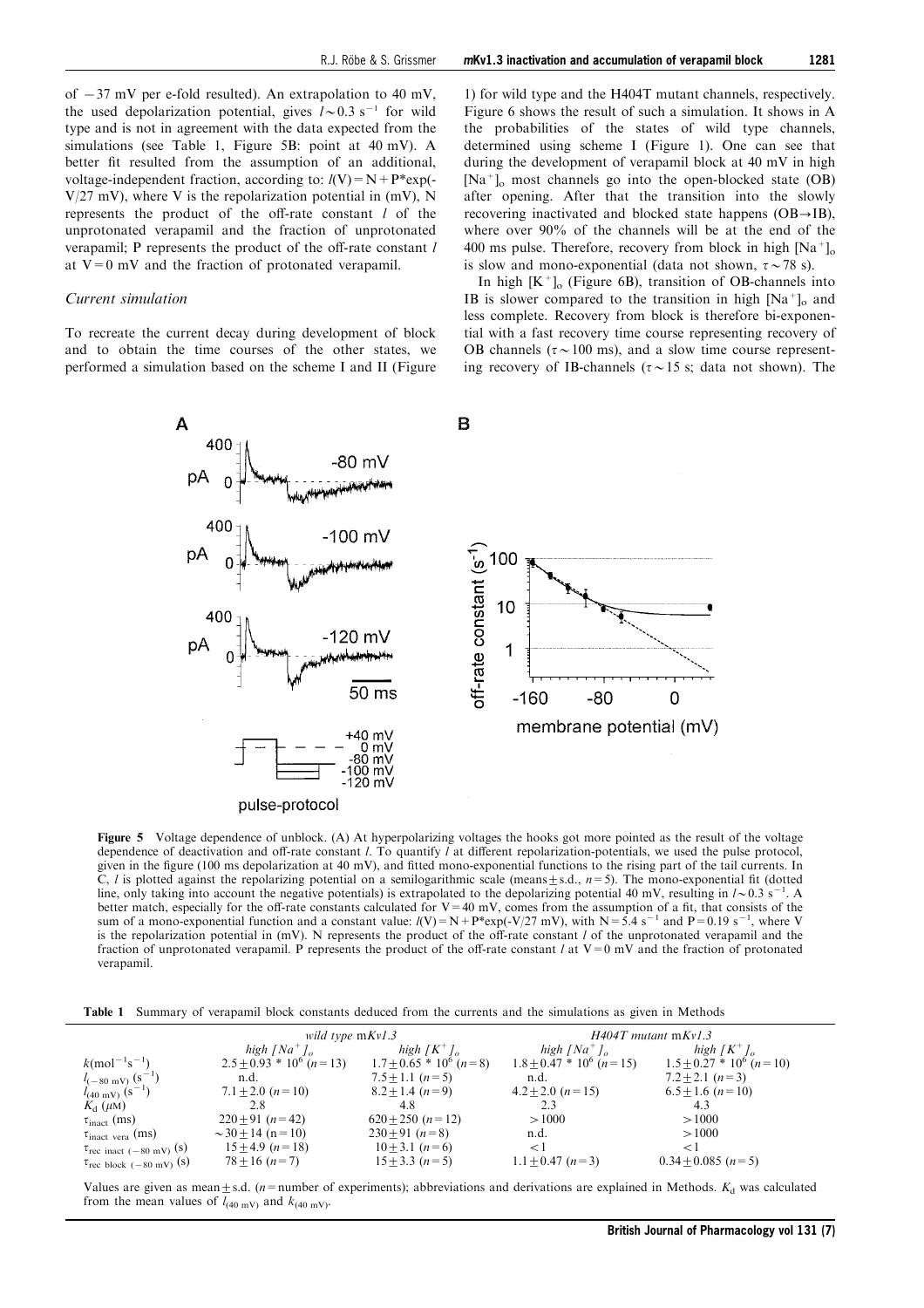<span id="page-7-0"></span>

Figure 6 Simulation of block-onset. Simulated currents in the presence of verapamil (wild type:  $(A)$  20  $\mu$ M verapamil in high  $[Na^+]_0$ ; (B) 50  $\mu$ M verapamil in high  $[K^+]_0$  according to scheme I of [Figure 1](#page-8-0). H404T mutant: (C) 50  $\mu$ M verapamil in high  $[K^+]_0$ according to scheme II of [Figure 1\)](#page-8-0), as expected for a depolarizing pulse to 40 mV from a holding potential, that has allowed complete recovery from block. A representative original scaled current through  $mKv1.3$  is superimposed in the same bathing conditions. The used constants were: (A)  $\alpha$  = 0.5 ms<sup>-1</sup>; h=7.0 s<sup>-1</sup>; j=0.1 s<sup>-1</sup>; k' = 40 s<sup>-1</sup>;<br>
l=4.0 s<sup>-1</sup>; h\* = 20 s<sup>-1</sup>; j\* = 0.1 s<sup>-1</sup>. (B)  $\alpha$  = 0.4 ms<sup>-1</sup>; h=1.3 s<sup>-1</sup>;<br>
j=0.1 s<sup>-1</sup>; k' = 44 s<sup>-1</sup>; l=7.0 s<sup>-1</sup>; h\* = 5.0 s<sup>-1</sup>; j\*  $\alpha$  = 0.55 ms<sup>-1</sup>;  $k'$ <sub>(40 mV)</sub>90 s<sup>-1</sup>;  $l$ <sub>(40 mV)</sub> = 7.5 s<sup>-1</sup> .

relative fraction of the occupancy of OB compared to IB depends strongly on the duration of the depolarization.

[Figure 6c](#page-8-0) shows the simulation of the H404T mutant Kv1.3 channels according to scheme II [\(Figure 1\)](#page-8-0). A direct equilibration between the open and the open-blocked state, resulting in a steady-state current can clearly be seen. According to scheme II [\(Figure 1\)](#page-8-0) no transition into any absorbing (inactivated) state exists, and, as a consequence, recovery from block is mono-exponential and fast ( $\tau \sim 340$  ms in high  $[K^+]$ .

A summary of all the block constants deduced from the currents and the simulations as given in Methods is shown in Table 1.

## **Discussion**

Our main goal was to provide evidence that the absorbing state observed through the accumulation of verapamil block was identical to the inactivated and blocked state, as suggested first by DeCoursey (1995). In this paper we present additional evidence to support this hypothesis.

#### The H404T mutant mKv1.3 channel

To do so, we used the H404T mutant mKv1.3 channel known for its slow inactivation (Aiyar et al., 1995; Rauer & Grissmer, 1996). The mutated amino acid H404 is located near the outer vestibule in the S5S6-linker and was originally described to be the receptor site for externally applied TEA<sup>+</sup> (MacKinnon & Yellen, 1990; Kavanaugh et al., 1991; 1992). The amino acid at this position is therefore directed away from the common binding site (S6, P-loop) for blockers that act from the cytoplasmic side of the channel, like internally applied TEA+, quinidine and 4-amino pyridine. Verapamil too is supposed to bind at or near this intracellularly located site (Rauer & Grissmer, 1996; 1999). If, in the mutant channel, only inactivation is disrupted with unchanged open block properties, we would expect three differences in block by verapamil compared to wild type channels: (i) steady-state currents should be detected; (ii) the integrals of the tail currents should not depend on the duration of the depolarizing pulse; and (iii) verapamil block should not accumulate. All three differences were indeed observed. The different blocking behaviors of wild type and H404T mutant mKv1.3 channel by the phenylalkylamine verapamil could be attributed to comparable open block properties, as the onand off-rate constants were similar in both channels. The apparent differences in block (steady-state, tail-integrals, recovery, accumulation) of both channels were caused by the absence of intrinsic C-type inactivation in the H404T mutant channel (compare scheme I and II, [Figure 1](#page-8-0)). Therefore we concluded that the absorbing state of verapamil block must be identical to the intrinsic inactivated and blocked state (IB).

### Verapamil indirectly promotes inactivation

From our experiments of the decrease of the tail current integrals in the presence of verapamil and from modeling open-block currents we obtained time constants for inactivation that were smaller in the presence of verapamil  $(\tau_{\text{inact}})$ than the time constants of the fits of the C-type inactivating channels without verapamil ( $\tau_{\text{inact}}$ ; in high [K<sup>+</sup>]<sub>o</sub> by a factor  $\sim$ 3, in high [Na<sup>+</sup>]<sub>o</sub> even higher, see Table 1). Several possibilities could account for this faster inactivation rate with verapamil. (i) In analogy to D600 action on L-type  $Ca^{2+}$ channels Hering et al. (1997) proposed that for block of the L-type  $Ca^{2+}$  channel by the PAA D600 the faster inactivation observed with D600, in combination with the fact that deactivation in the presence of D600 was impossible, was due to the drug keeping the channel in an open-blocked conformation (see [Figure 1,](#page-8-0) scheme I). Therefore, in the case for D600 action on L-type  $Ca^{2+}$  channels, inactivation rate did increase with an unchanged inactivation-rate constant because the probability increased to be in a state, from which inactivation can occur. (ii) Another mechanism was presented by Baukrowitz & Yellen (1996) on Shaker potassium channels. They showed that a blocking molecule could influence the conformational changes in the channel protein, for example by speeding up inactivation, i.e. changing the inactivation-rate constant itself. (iii) However, they also separated another distinct effect that was mediated by the disruption of the outflow of  $K^+$ . Under normal conditions, an inactivation modulating binding site for  $K^+$  at the outer vestibule of the  $mKv1.3$  channel might be occupied by outflowing  $K^+$ .  $K^+$  binding to this site would slow inactivation, as is the situation in high  $[K^+]_0$  (Cahalan et al., 1985; Grissmer & Cahalan, 1989). By occluding the pore,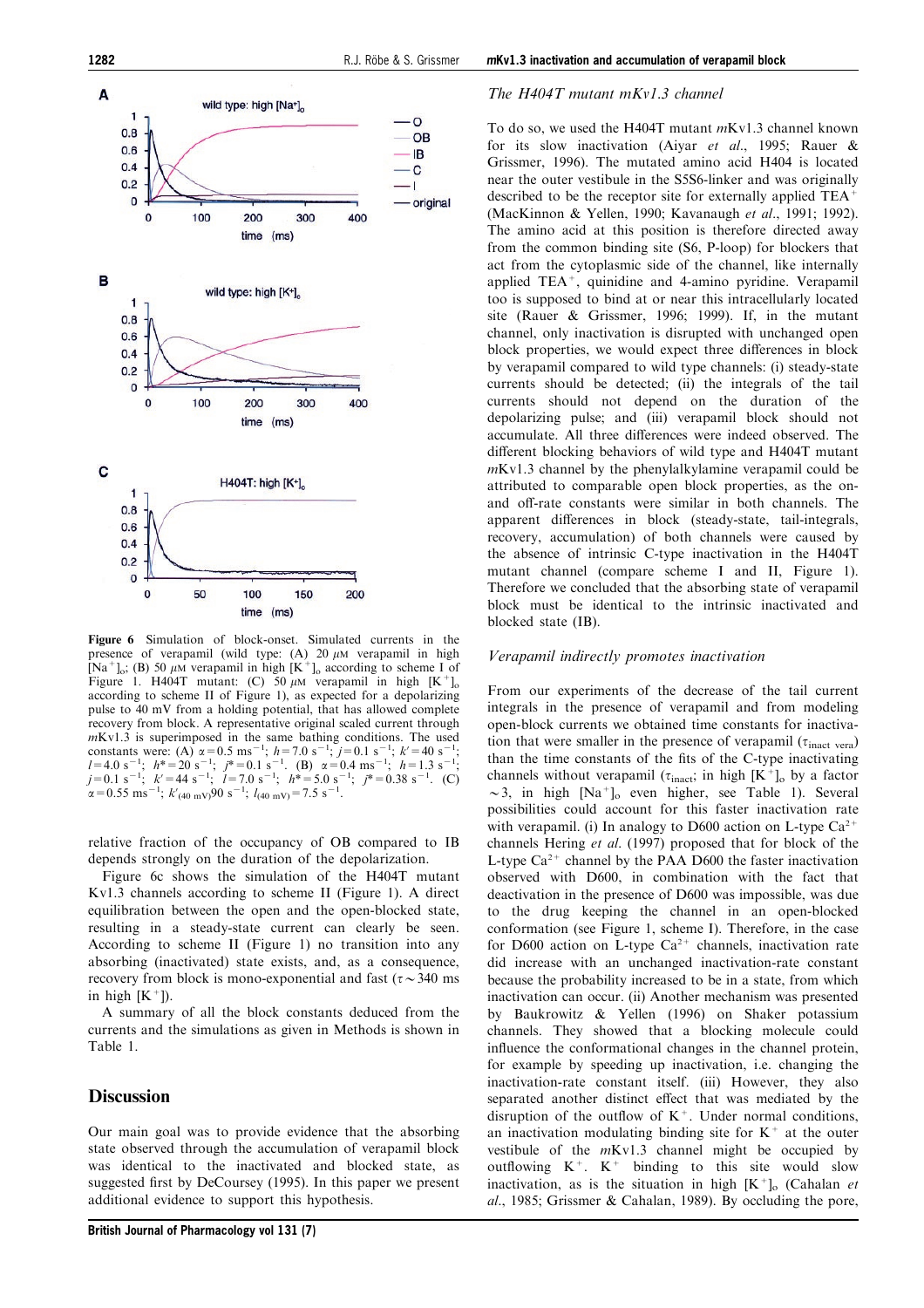<span id="page-8-0"></span>verapamil could disrupt the  $K^+$ -outflow thereby reducing the local  $[K^+]$  at the outer vestibule. Therefore the occlusion of the pore might starve out the inactivation-modulating lowaffinity binding site for  $K^+$  (Levy & Deutsch, 1995; 1996). This in turn is expected to result in an increase of the inactivation-rate constant.

For verapamil block of mKv1.3 channels we favour the third, starving theory (Baukrowitz & Yellen, 1996) for two reasons: (i) differences between inactivation time constants with  $(h^*)$  and without verapamil  $(h)$  are higher in low than in high  $[K^+]_0$ . A high  $[K^+]_0$  solution could partially hinder the starving of the site and (ii) differences in recovery from block compared to recovery from inactivation are higher in low than in high  $[K^+]_0$ , too, perhaps for the same reason. However, we cannot rule out the other two mechanisms or a combination thereof to be responsible for the described effects

#### Voltage dependence of block

Several lines of evidence had been presented that verapamil acted from inside the cell (DeCoursey, 1995; Rauer & Grissmer, 1996; 1999; Trequattrini et al., 1998), and that verapamil reached its binding site in the unprotonated form, according to a weak (DeCoursey, 1995: 138 mV per e-fold) or completely absent (Catacuzzeno et al., 1999) voltage dependence of the on-rate constant  $k$ . However, unblock of verapamil was faster at hyperpolarizing potentials. The voltage dependence curve of  $l$  could be well-fitted by the assumption of two fractions of verapamil, one fraction with a voltage independent off-rate constant and one fraction with a voltage dependent off-rate constant. Alternatively, one could assume two different binding sites for verapamil rather than two forms of the molecule binding and producing different degrees of block. However, the experiments by Catacuzzeno et al. (1999) on  $I_{K(DR)}$  channels and N-met-verapamil showed that the off-rate is strictly voltage-dependent, missing the voltage independent part. Under the assumption that the binding sites of verapamil and N-met-verapamil are identical the hypothesis of two forms of the verapamil molecule producing the effect seems more likely. Because N and P are the product of the fraction of either protonated or unprotonated verapamil and the corresponding constant l, it is not possible to deduce  $l$  or the fractions from the fit.

From that and from the fact that hooked tail currents could only be seen in high  $[K^+]_0$ , indicating that hooked tail currents depend on high  $[K^+]_0$  at the extracellular site, we suggest a relief of block by inflowing K-ions at hyperpolarizing voltages. This mechanism was first proposed by Armstrong (1969) for the unblock of intracellularly applied TEA<sup>+</sup> on delayed rectifier  $K^+$  channels of squid giant axon. He proposed an electrostatic repulsion being responsible for 'clearing' the occluding ion from the pore, whereby inflowing  $K^+$  would get accelerated, pushing the permanently charged  $TEA<sup>+</sup>$  off its binding site.

## Block of  $mKv1.3$  vs block of L-type  $Ca^{2+}$  channels

Verapamil block of L-type  $Ca^{2+}$  channels has also been shown to be state-dependent. Hering et al. (1997) presented a model for PAA interaction that did not allow access to the binding site as long as the activation gate was closed. In addition, Johnson et al. (1996) simulated the open block by PAA assuming a  $K_d \sim 20 - 30$  times higher for the closed state

than for open and inactivated states. They showed that once the channel opened, the binding site could be reached by the blocker with a  $K_d \sim 1.7$  nM (D888) or 370 nM (Verapamil) (Johnson et al., 1996), compared with  $2-5 \mu M$  in  $mKv1.3$ . Once verapamil did bind to the L-type  $Ca^{2+}$  channel its mean residency time was 2.8 s, compared with  $\sim 0.13$  s if bound to mKv1.3. This indicated, together with the fact that channels cannot close with PAA bound (no CB), that in the L-type  $Ca<sup>2+</sup>$  channel inactivation rate, not rate constant, was increased. In mKv1.3 channels this might not account for the observed increase in inactivation, because (i) at 40 mV Kv1.3 channels stay in the open conformation most of the time (Cahalan et al., 1985; Marom & Levitan, 1994) and (ii) residency time is short. That is why we propose a changed rate constant itself  $(h^* > h)$ .

Since inactivation was speeded up by PAAs in the L-type  $Ca^{2+}$  channel it seemed that the channel might be able to reach a deep inactivated state faster once a PAA was bound compared to without PAA. Therefore the time course for recovery from block even after short depolarizations is similar to the time course for recovery from inactivation observed only after long depolarizations. In addition, in Ltype  $Ca^{2+}$  channels the interaction of the PAA with the inactivated channel is discussed controversely because affinities for the states were found to be dependent on the PAA species (Johnson et al., 1996) and even on the permeating ions (Nawrath & Wegener, 1997; Hering et al., 1997). However, a trapping of the PAA in the inactivated  $mKv1.3$  channel, as reported for L-type  $Ca^{2+}$  channels (Hering *et al.*, 1997), might be ruled out by our experiments, because in Figure 4 the I-state was thought to provide access to the verapamil. Similarly, simulations of recovery from verapamil block resulted in a slower time course compared to recovery from inactivation, even if affinities of verapamil to states O and I were identical, as was expected for the verapamil block of mKv1.3 according to scheme I (Figure 1).

Finally, Hering et al. (1998) showed a direct correlation between the inactivation of the  $Ca^{2+}$  channel and the extend of PAA block accumulation  $(r=0.92)$ . Our results on a voltage-gated potassium channel, Kv1.3, presented in this paper, support and extend these findings indicating an essential role of an intrinsic inactivated state of the channel for the accumulation of PAA block.

In conclusion, we investigated the state-dependent manner of mKv1.3 block by the PAA verapamil and concluded from our results that verapamil cannot block the closed state of mKv1.3 but is able to block the open as well as the inactivated state of the channel with similar potency. The accumulation of block of verapamil seems to be unequivocally connected to the inactivated state of the channel. In addition, in order to produce new PAA-derivatives, which are Kv1.3-selective over L-type  $Ca^{2+}$  channels, the H404T mutant *m*Kv1.3 channels could be used to search for openchannel blocking drugs in high through-put screens.

The authors would like to thank Ms Katharina Ruff for her excellent technical assistance. This work was supported by grants from the DFG (Gr  $848/4-2$ ; Gr  $848/8-1$ ) and the BMBF ( $iZKF$ Ulm, B7).